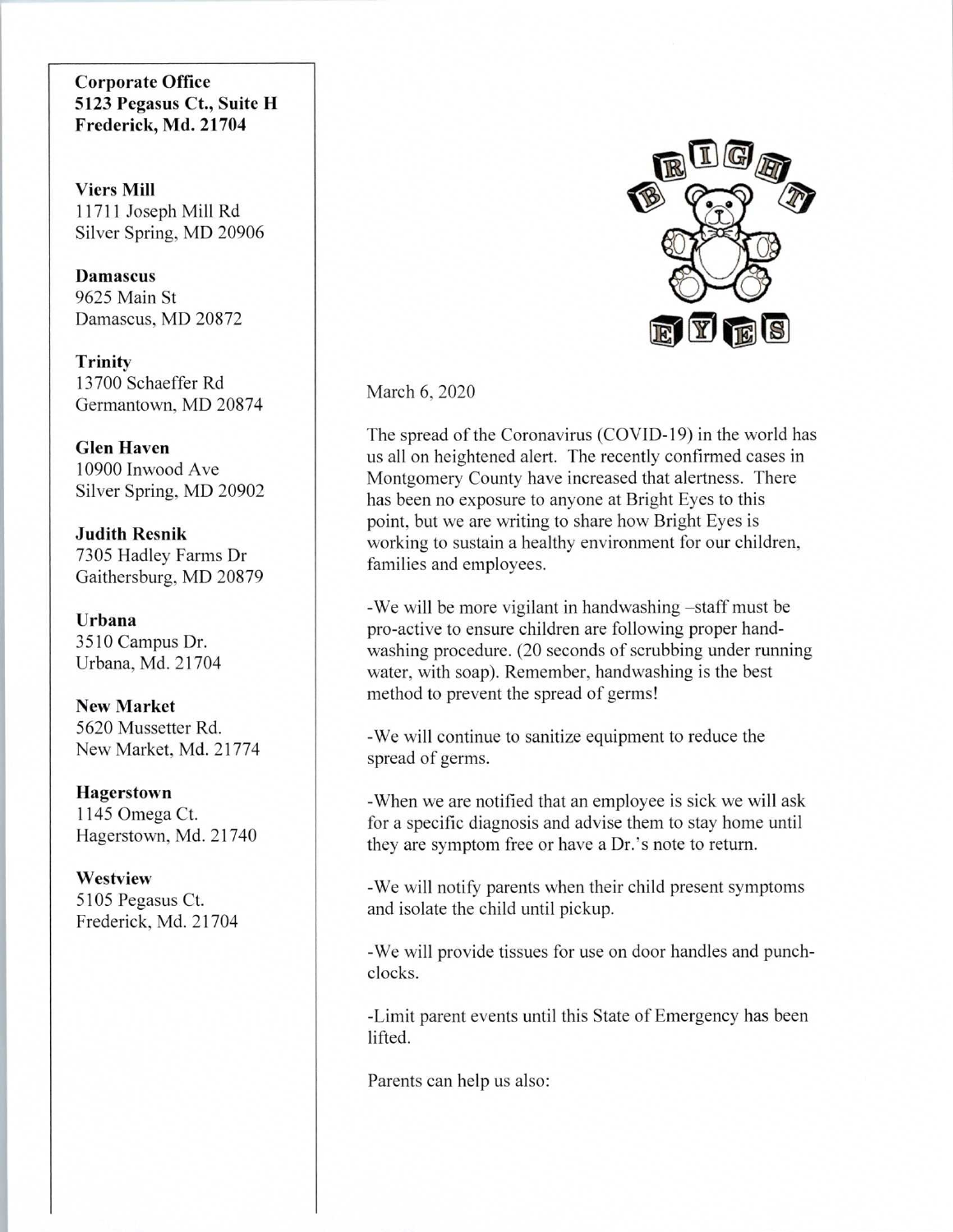-Keep sick children at home. No matter the type of illness, bringing sick children to child care or school only perpetuates the problem. Children must be symptom free for24 hours (without medication) to attend. Children should not be brought in under the influence of fever-reducing medications as that only masks the illness and advances the spread of germs.

-If your child is sick notify us immediately. We post exposure notices outside each classroom, as required. Posting this information will provide you with the best information that we can. Please note that the signs will provide you with needed information while not violating HIPPA guidelines. We ask that you not overwhelm our staff by asking questions about illness posters. They can not tell you information about specific children or staff.

-Be vigilant about handwashing at home and at the center. Remember the recommendation for handwashing is for 20 seconds (long enough to sing the A, B, C's or Happy Birthday twice). Use soap and running water. Using soap is the best method to destroy germs. Only use hand sanitizers when soap is not available and always monitor children when using hand sanitizers.

-Teach children good cough and sneezing hygiene. Encourage your children to use a tissue of their elbows, but not their hands, when they cough or sneeze. We will remind them also.

Maryland has announced a State of Emergency due to COVID-19. Governor Hogan has addressed that there may be long term closures of schools and child care. Please know that is not our goal. Our goal is to be open everyday for you. Let's all take the necessary precautions to protect the health of all.

At Bright Eyes we will continue to monitor the situation and keep you advised!!